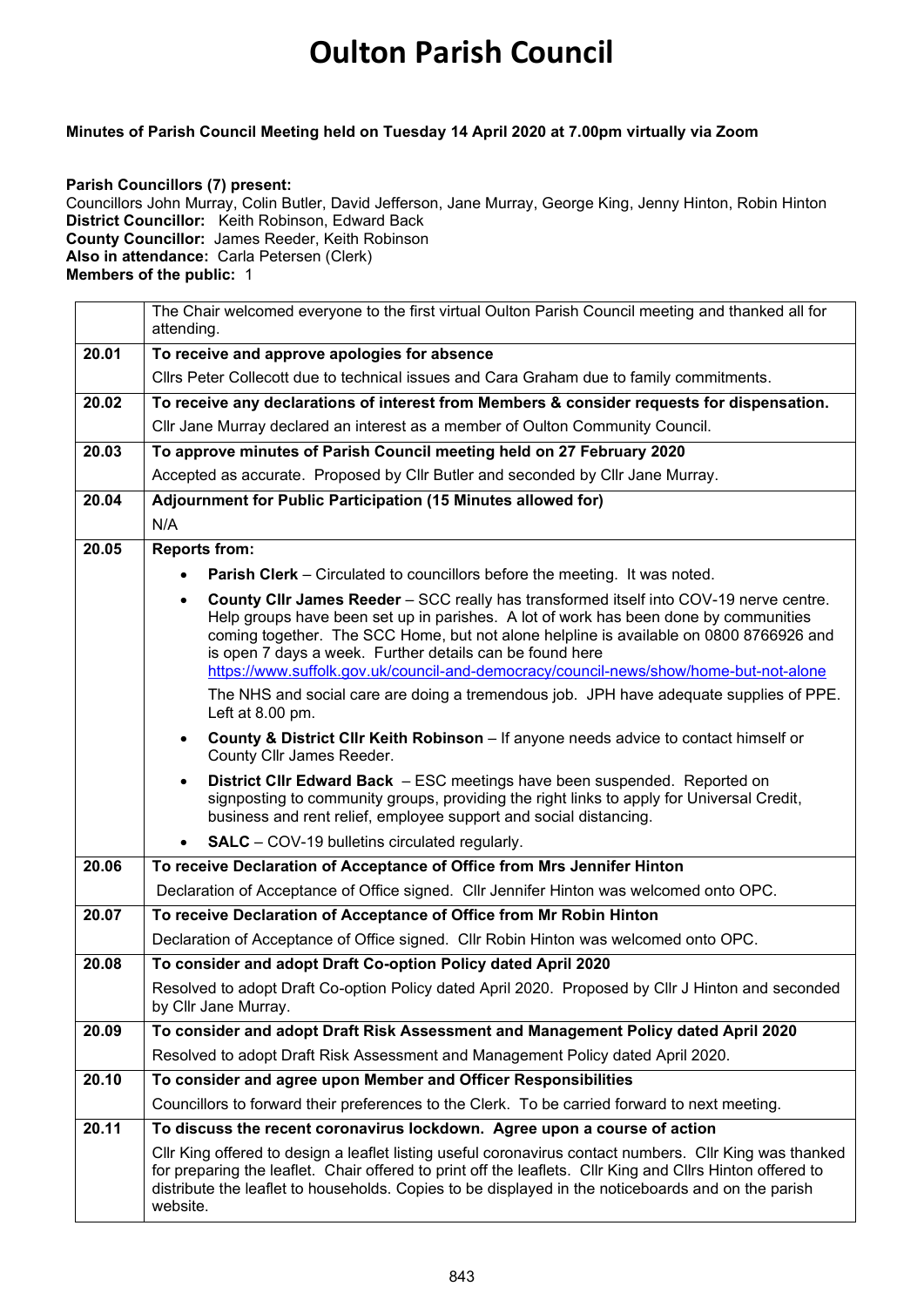| 20.12 | To consider the Website Comparison Report. Agree upon a course of action                                                                                                                                                                                                                                                                                                                                                                                                                                                                                                                                                                                                                                                                                                                                                                                                                                                                                                            |          |                                                                                                                                                                                                                |  |  |
|-------|-------------------------------------------------------------------------------------------------------------------------------------------------------------------------------------------------------------------------------------------------------------------------------------------------------------------------------------------------------------------------------------------------------------------------------------------------------------------------------------------------------------------------------------------------------------------------------------------------------------------------------------------------------------------------------------------------------------------------------------------------------------------------------------------------------------------------------------------------------------------------------------------------------------------------------------------------------------------------------------|----------|----------------------------------------------------------------------------------------------------------------------------------------------------------------------------------------------------------------|--|--|
|       | King, Cllr J Hinton and the Clerk.                                                                                                                                                                                                                                                                                                                                                                                                                                                                                                                                                                                                                                                                                                                                                                                                                                                                                                                                                  |          | Clerk had circulated a comparison report prior to the meeting. Agreed to delegate the responsibility<br>of carrying out further research and the power to appoint a website provider to Cllr John Murray, Cllr |  |  |
| 20.13 | To receive an update on banking arrangements. Agree upon a course of action                                                                                                                                                                                                                                                                                                                                                                                                                                                                                                                                                                                                                                                                                                                                                                                                                                                                                                         |          |                                                                                                                                                                                                                |  |  |
|       | The Clerk had circulated to all councillors an update before the meeting. Due to the Clerk's previous<br>experience with Barclays she had hoped to be able to get the bank account back in use however this<br>had proved to be impossible to rectify especially with the lockdown situation. A suggestion had been<br>given to councillors by the Clerk to consider Unity Trust Bank who are familiar with the workings of<br>parish councils. The Clerk also contacted other parish councils who use this bank and the feedback<br>was extremely positive. It was agreed that the Clerk should proceed with setting up a bank account<br>with Unity Trust Bank. Due to the Barclays bank account funds not being accessible East Suffolk<br>Council agreed, on a short-term basis, to finance any OPC payments that were due with OPC<br>repaying ESC when the new account is up and running. County Cllr Keith Robinson was thanked for<br>his help in setting up this facility. |          |                                                                                                                                                                                                                |  |  |
| 20.14 | To consider and approve the assets register dated 31 March 2020                                                                                                                                                                                                                                                                                                                                                                                                                                                                                                                                                                                                                                                                                                                                                                                                                                                                                                                     |          |                                                                                                                                                                                                                |  |  |
|       | Clerk to check the assets register when finalising the end of year accounts and report back.                                                                                                                                                                                                                                                                                                                                                                                                                                                                                                                                                                                                                                                                                                                                                                                                                                                                                        |          |                                                                                                                                                                                                                |  |  |
| 20.15 | To receive an update on the Councillor co-option vacancy. Agree on a course of action                                                                                                                                                                                                                                                                                                                                                                                                                                                                                                                                                                                                                                                                                                                                                                                                                                                                                               |          |                                                                                                                                                                                                                |  |  |
|       | The vacancy has been advertised on the parish website. Any applications should be forwarded to<br>the Clerk. All applications will be considered at the parish council meeting on 5 May 2020.                                                                                                                                                                                                                                                                                                                                                                                                                                                                                                                                                                                                                                                                                                                                                                                       |          |                                                                                                                                                                                                                |  |  |
| 20.16 | <b>Planning:</b>                                                                                                                                                                                                                                                                                                                                                                                                                                                                                                                                                                                                                                                                                                                                                                                                                                                                                                                                                                    |          |                                                                                                                                                                                                                |  |  |
|       | To consider planning applications:<br>$\bullet$                                                                                                                                                                                                                                                                                                                                                                                                                                                                                                                                                                                                                                                                                                                                                                                                                                                                                                                                     |          |                                                                                                                                                                                                                |  |  |
|       | DC/20/1350/FUL - 8 Birch Close, Oulton, NR32 3QF                                                                                                                                                                                                                                                                                                                                                                                                                                                                                                                                                                                                                                                                                                                                                                                                                                                                                                                                    |          |                                                                                                                                                                                                                |  |  |
|       | The planning application had only just been received and will be considered by the Planning<br>Committee at a later date.                                                                                                                                                                                                                                                                                                                                                                                                                                                                                                                                                                                                                                                                                                                                                                                                                                                           |          |                                                                                                                                                                                                                |  |  |
|       | <b>Planning decisions:</b><br>$\bullet$                                                                                                                                                                                                                                                                                                                                                                                                                                                                                                                                                                                                                                                                                                                                                                                                                                                                                                                                             |          |                                                                                                                                                                                                                |  |  |
|       | DC/20/0604/FUL - Plot, 32 Somerleyton Road, Oulton                                                                                                                                                                                                                                                                                                                                                                                                                                                                                                                                                                                                                                                                                                                                                                                                                                                                                                                                  |          |                                                                                                                                                                                                                |  |  |
|       | Decision: Refusal of planning permission                                                                                                                                                                                                                                                                                                                                                                                                                                                                                                                                                                                                                                                                                                                                                                                                                                                                                                                                            |          |                                                                                                                                                                                                                |  |  |
| 20.17 | Highways:                                                                                                                                                                                                                                                                                                                                                                                                                                                                                                                                                                                                                                                                                                                                                                                                                                                                                                                                                                           |          |                                                                                                                                                                                                                |  |  |
|       | To receive a report on highways issues outstanding                                                                                                                                                                                                                                                                                                                                                                                                                                                                                                                                                                                                                                                                                                                                                                                                                                                                                                                                  |          |                                                                                                                                                                                                                |  |  |
|       | County Cllr Keith Robinson provided the following report: -<br>Bentley Drive will be closing on 28 April for resurfacing, the SID should be moved around as                                                                                                                                                                                                                                                                                                                                                                                                                                                                                                                                                                                                                                                                                                                                                                                                                         |          |                                                                                                                                                                                                                |  |  |
|       | it is less effective if kept in the same location, Police Road Safety Team have regular speed<br>cameras on Sands Lane, yellow lines have been approved by Aldi, there will be changes in<br>road markings at the roundabout at southern end of Normanston Drive to encourage the<br>correct use of the road. Anyone aware of pot-holes should report them on the Highways<br>website at https://www.suffolk.gov.uk/roads-and-transport/roads-pavements-and-<br>verges/potholes/.                                                                                                                                                                                                                                                                                                                                                                                                                                                                                                   |          |                                                                                                                                                                                                                |  |  |
| 20.18 | Finance:                                                                                                                                                                                                                                                                                                                                                                                                                                                                                                                                                                                                                                                                                                                                                                                                                                                                                                                                                                            |          |                                                                                                                                                                                                                |  |  |
|       | The Clerk had prepared a new format for income and expenditure figures. It was noted that the<br>£5000 for the Neighbourhood Plan is no longer included in the 2020/2021 calculations. The new<br>laptop and software and hire of the Blue Boar are outstanding payments and will be raised when<br>invoices are received.                                                                                                                                                                                                                                                                                                                                                                                                                                                                                                                                                                                                                                                          |          |                                                                                                                                                                                                                |  |  |
|       | To note the bank balance as at 31 March 2020 - £24386.47                                                                                                                                                                                                                                                                                                                                                                                                                                                                                                                                                                                                                                                                                                                                                                                                                                                                                                                            |          |                                                                                                                                                                                                                |  |  |
|       | To note receipts $-$ £118.09 (received in error)                                                                                                                                                                                                                                                                                                                                                                                                                                                                                                                                                                                                                                                                                                                                                                                                                                                                                                                                    |          |                                                                                                                                                                                                                |  |  |
|       | To note grants - None                                                                                                                                                                                                                                                                                                                                                                                                                                                                                                                                                                                                                                                                                                                                                                                                                                                                                                                                                               |          |                                                                                                                                                                                                                |  |  |
|       | To note payment made outside of meeting - 100984 (replacement for returned cheque)                                                                                                                                                                                                                                                                                                                                                                                                                                                                                                                                                                                                                                                                                                                                                                                                                                                                                                  |          |                                                                                                                                                                                                                |  |  |
|       | To note returned cheques - 100982, 100984, 100985 (mandate does not match signatures)                                                                                                                                                                                                                                                                                                                                                                                                                                                                                                                                                                                                                                                                                                                                                                                                                                                                                               |          |                                                                                                                                                                                                                |  |  |
|       | To approve payments.                                                                                                                                                                                                                                                                                                                                                                                                                                                                                                                                                                                                                                                                                                                                                                                                                                                                                                                                                                |          |                                                                                                                                                                                                                |  |  |
|       | All expenditure approved. Proposed by Chair and seconded by Cllr King.<br><b>Value</b>                                                                                                                                                                                                                                                                                                                                                                                                                                                                                                                                                                                                                                                                                                                                                                                                                                                                                              |          |                                                                                                                                                                                                                |  |  |
|       | Payee<br><b>Oulton Community Council</b>                                                                                                                                                                                                                                                                                                                                                                                                                                                                                                                                                                                                                                                                                                                                                                                                                                                                                                                                            | £38.00   | <b>Description</b><br><b>Hall hire</b>                                                                                                                                                                         |  |  |
|       | <b>Suffolk Association of Local Councils</b>                                                                                                                                                                                                                                                                                                                                                                                                                                                                                                                                                                                                                                                                                                                                                                                                                                                                                                                                        | £54.00   | GDPR training 11 March 2020                                                                                                                                                                                    |  |  |
|       | <b>Suffolk Association of Local Councils</b>                                                                                                                                                                                                                                                                                                                                                                                                                                                                                                                                                                                                                                                                                                                                                                                                                                                                                                                                        | £1025.17 | Membership subscription 2020/21                                                                                                                                                                                |  |  |
|       | Mrs C Petersen                                                                                                                                                                                                                                                                                                                                                                                                                                                                                                                                                                                                                                                                                                                                                                                                                                                                                                                                                                      | £815.74  | Salary and administrative expenses                                                                                                                                                                             |  |  |
|       | <b>Total</b>                                                                                                                                                                                                                                                                                                                                                                                                                                                                                                                                                                                                                                                                                                                                                                                                                                                                                                                                                                        | £1932.91 |                                                                                                                                                                                                                |  |  |
|       |                                                                                                                                                                                                                                                                                                                                                                                                                                                                                                                                                                                                                                                                                                                                                                                                                                                                                                                                                                                     |          |                                                                                                                                                                                                                |  |  |